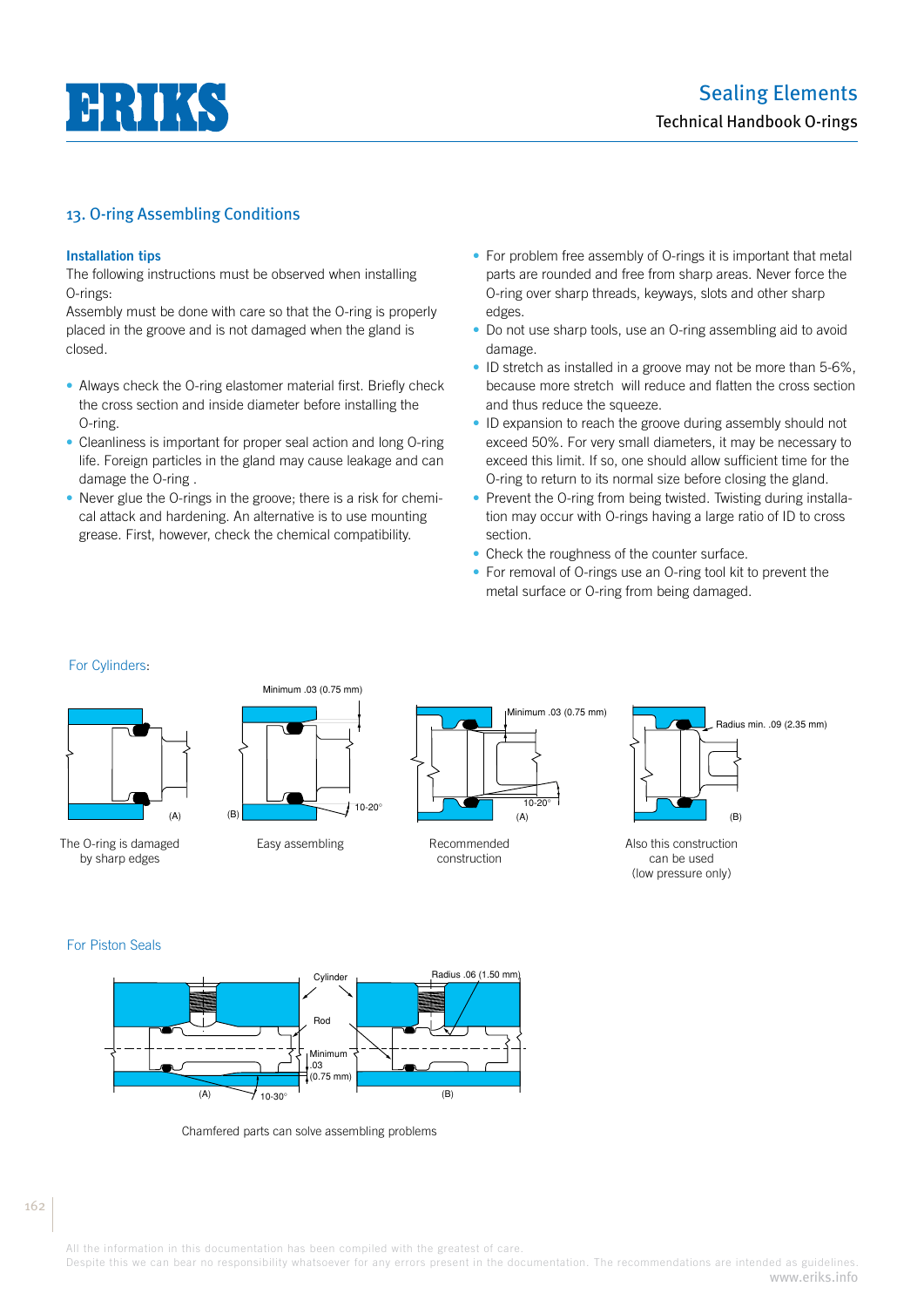

### **Lubrication**

For static and dynamic applications lubricated parts are important for ease of assembly. Silicone grease has to be used for lubricating EPDM.

Please bear in mind that silicone grease is not recommended for VMQ.

#### **Compression Forces**

The force required to compress an O-ring is related to the material compound, the hardness, the amount of squeeze, the cross section of the O-ring, and the temperature of the application. The anticipated load for a given installation is not fixed, but falls within a range of values.

The tables indicate approximate force requirements at 20°C (70°F) for different percentages of squeeze on 70 and 90 O-rings.



Despite this we can bear no responsibility whatsoever for any errors present in the documentation. The recommendations are intended as guidelines. www.eriks.info

163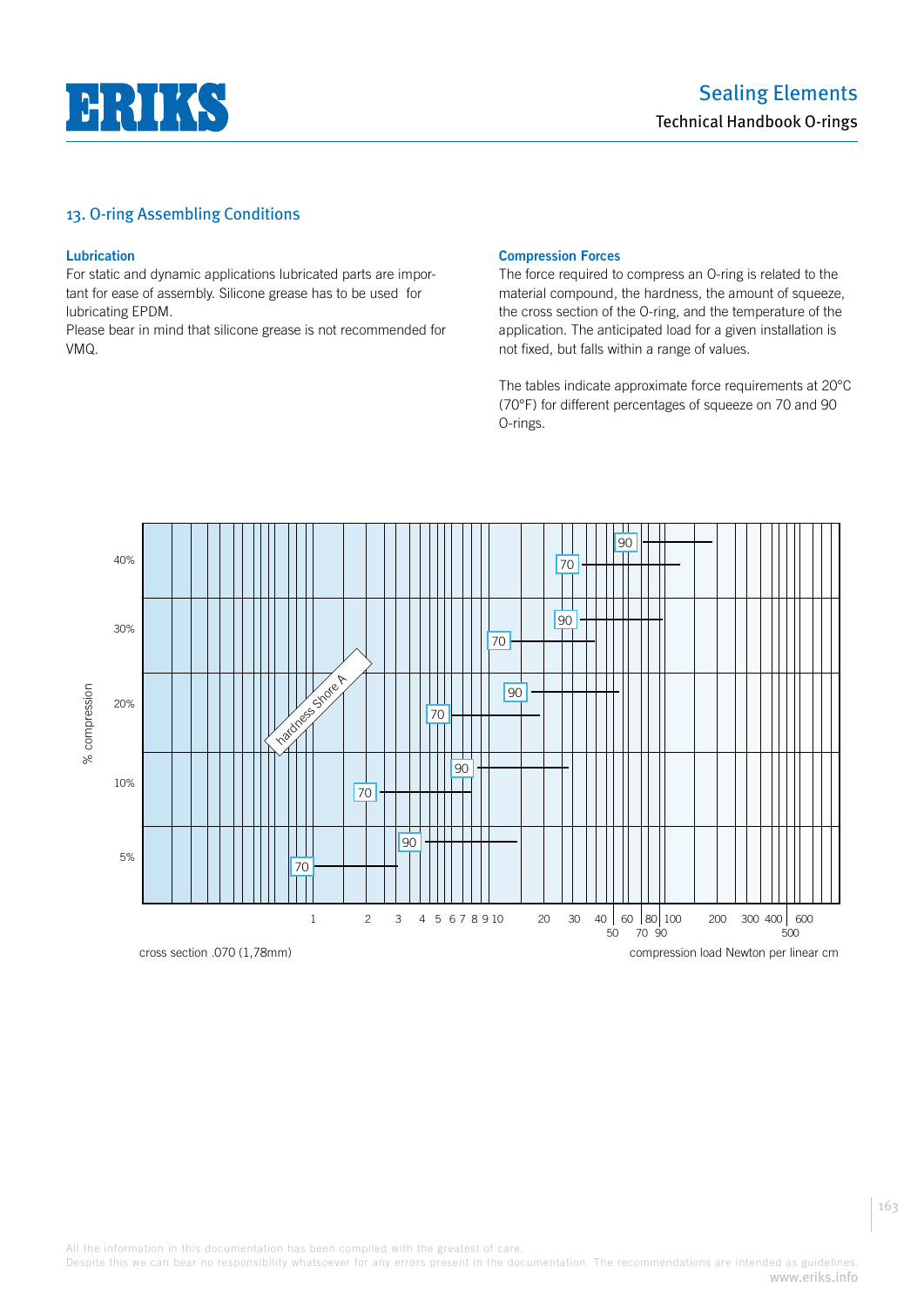



All the information in this documentation has been compiled with the greatest of care.

164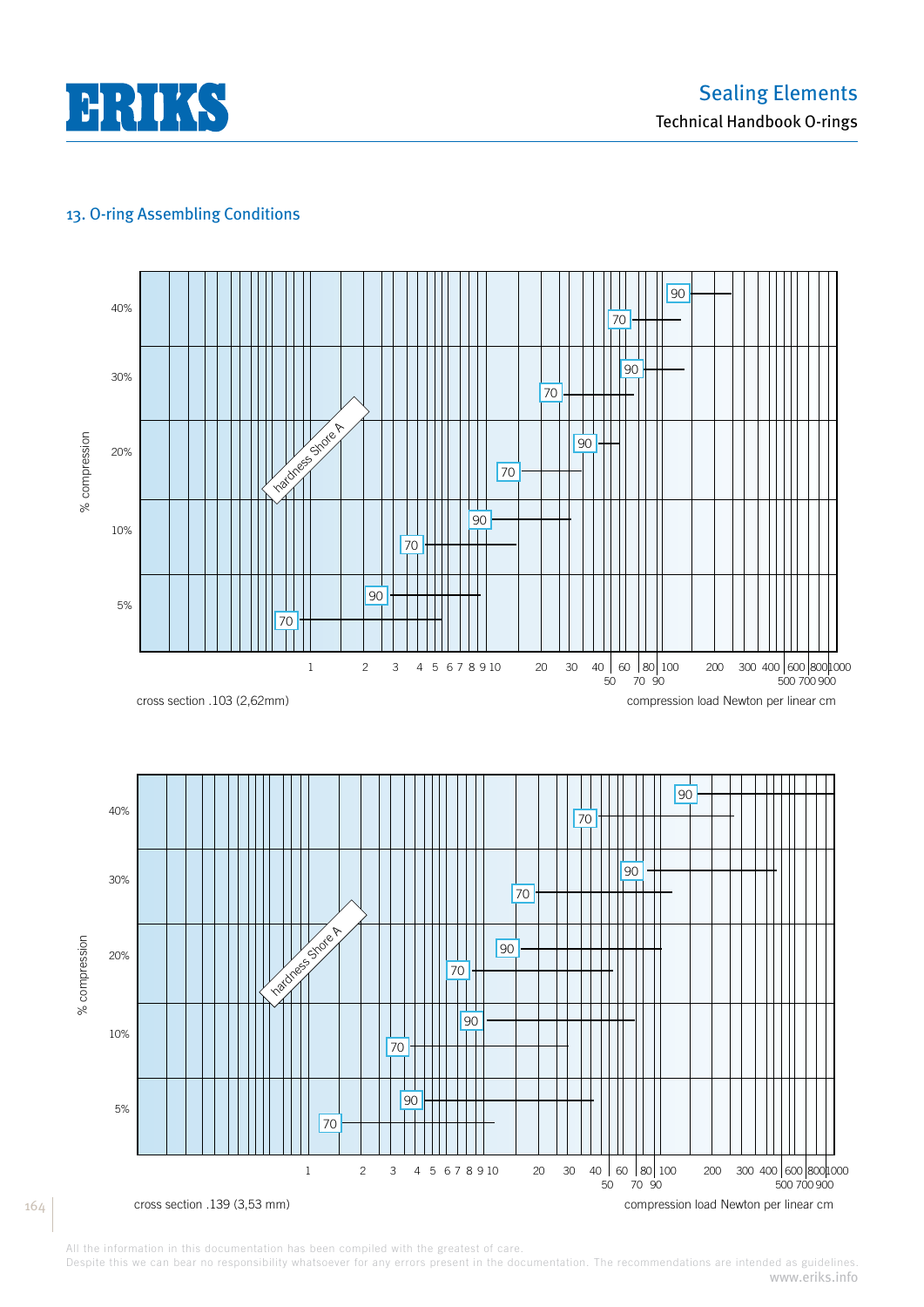



All the information in this documentation has been compiled with the greatest of care.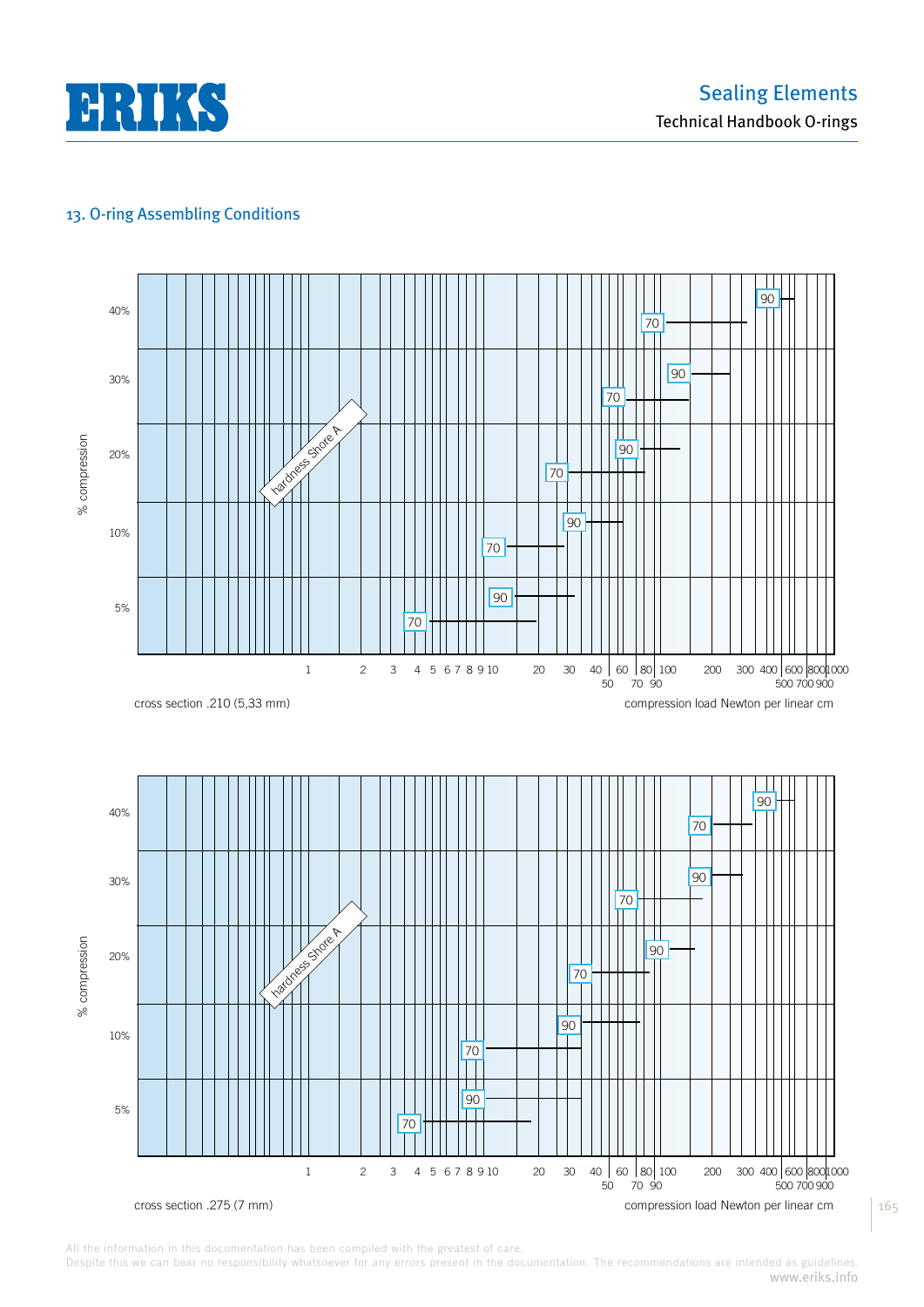

### **Deforming Forces for O-rings**



This graph indicates the deforming force to be used for different hardnesses and compounds.

### **How to Avoid Damage by O-ring Mounting**



 $\overline{t}$ 15° to 20°



**How to Avoid Sharp Edges**





166

All the information in this documentation has been compiled with the greatest of care.

Despite this we can bear no responsibility whatsoever for any errors present in the documentation. The recommendations are intended as guidelines. www.eriks.info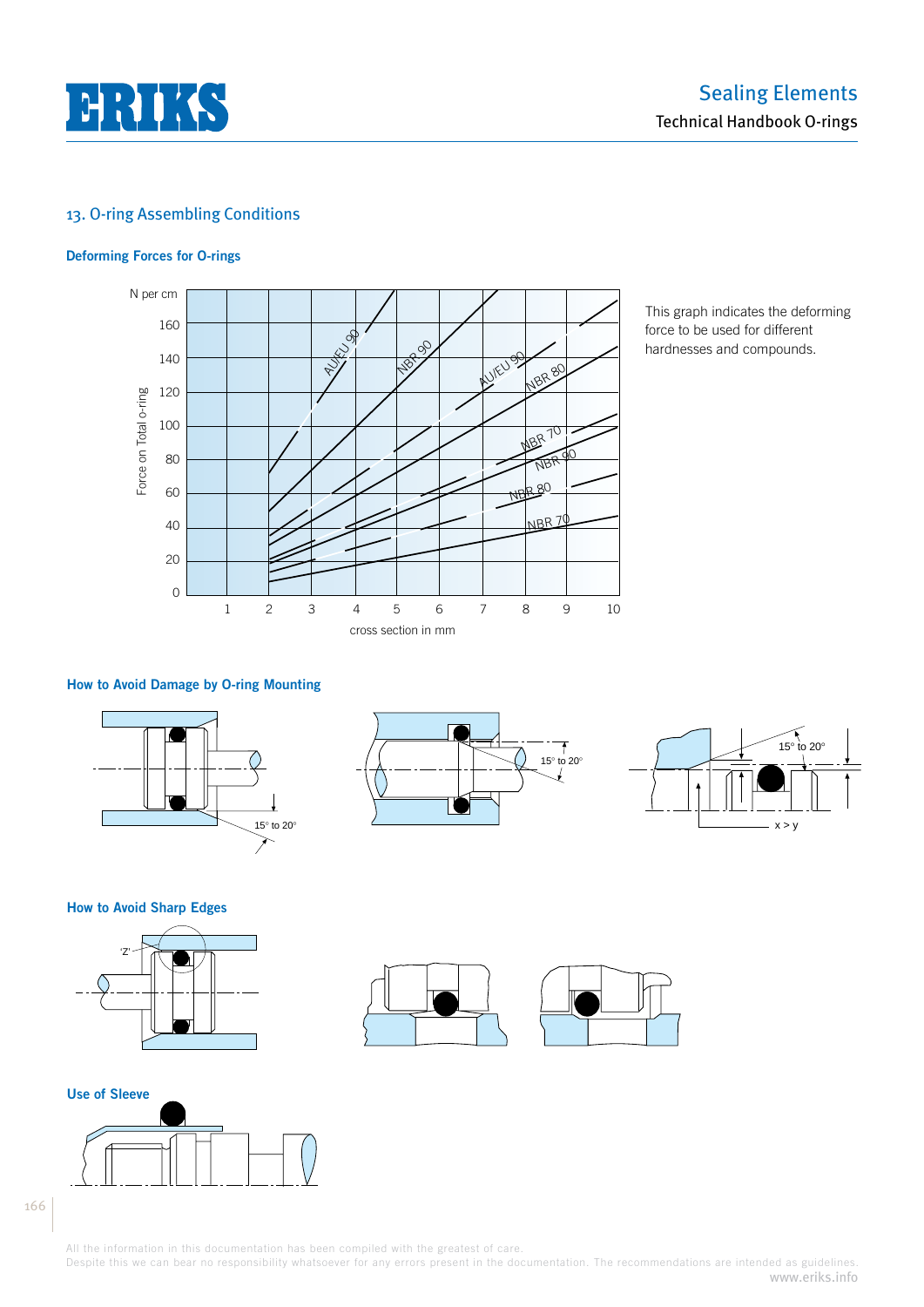

#### **Maximum stretch at Installation**

The DIN 3771 Part 5 describes the maximum stretch of the O-ring inner diameter after installation.





### **Surface Roughness**

The surface roughness is an important factor when determining the life of an O-ring. Our experience suggests the following roughnesses:

| Gases:<br>contact surface:<br>non contact surface:  | $R_{a}$ < 0,4 $\mu$ m<br>$R_{\rm s}$ < 1,6 $\mu$ m |
|-----------------------------------------------------|----------------------------------------------------|
| Fluids:<br>contact surface:<br>non contact surface: | $R_{a}$ < 0,8 µm<br>$R_{\rm s}$ < 1,6 $\mu$ m      |
| Vacuum:<br>contact surface:<br>non contact surface: | $R_{s}$ < 0,4 $\mu$ m<br>$R_{\rm s}$ < 1,6 $\mu$ m |

All the information in this documentation has been compiled with the greatest of care.

Despite this we can bear no responsibility whatsoever for any errors present in the documentation. The recommendations are intended as guidelines. www.eriks.info